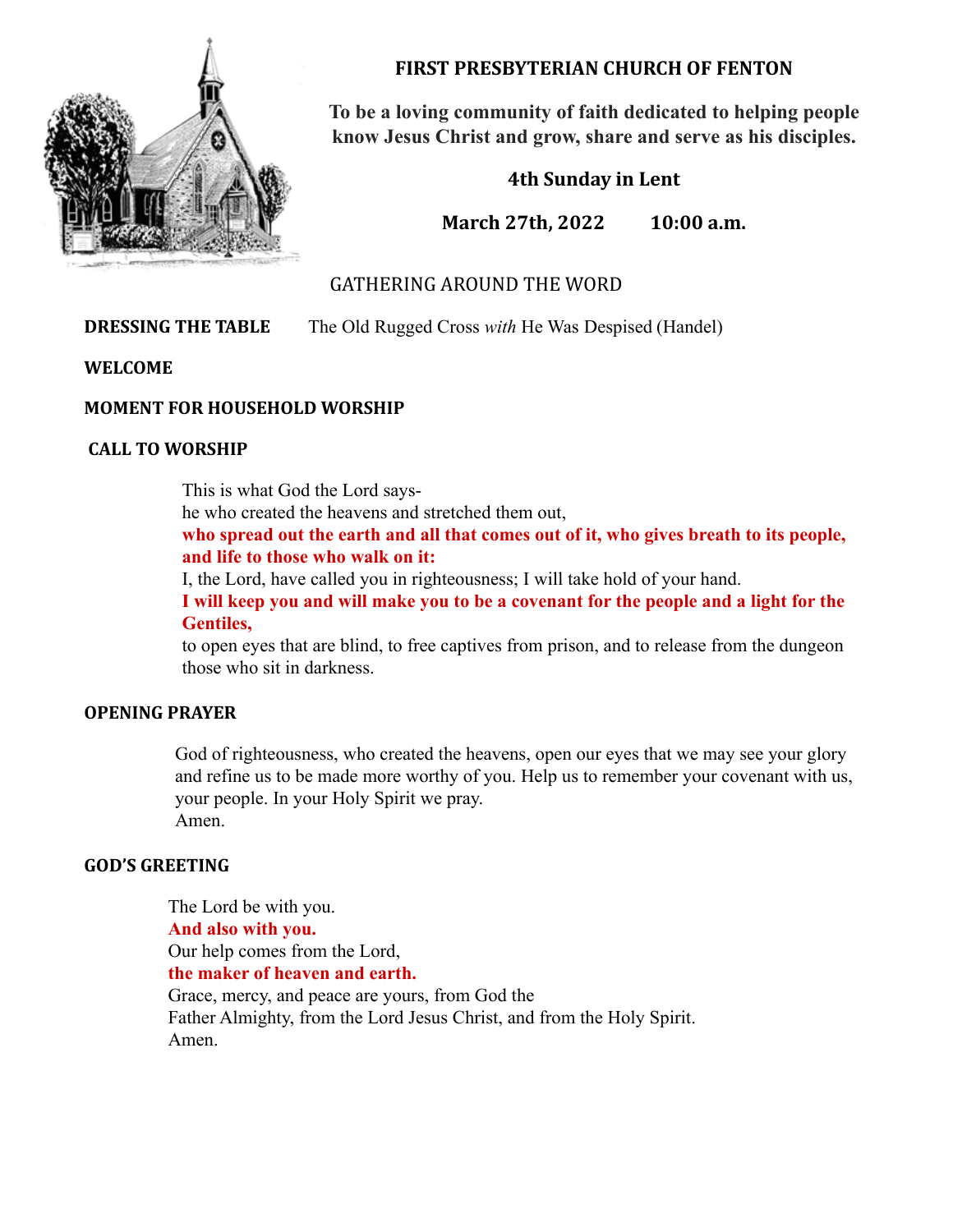#### **CALL TO CONFESSION:**

Even in the garden of betrayal Jesus is patient with us. Let us turn to our Savior and confess who we are with confidence because we know who he is.

# **PRAYER OF CONFESSION** (In Unison)

Lord Jesus, in your shame-filled suffering, your disciples, your closest friends did not come to help you. When you went to pray, to agonize over the cross, your friends slept. They could not muster strength to watch and pray with you.

**Lord, often we too exhibit indifference to the suffering of others and a dullness for what so passionately concerns you. Lord Jesus, do not hold our sins again us and grant us your mercy.**

Lord Jesus, in your shame-filled suffering, Peter grew confused, disillusioned, afraid. When identified as your disciple, he swore that he did not know you—not once, but three times. **Lord, we too falter when boldness is called for. We would rather blend in than stand up in faith. Lord Jesus, in your mercy do not hold our sins against us and grant us your mercy.**

Lord Jesus, in your shame-filled suffering, when they came to arrest you, your disciples were afraid. They ran and left you standing alone with your enemies.

**We wonder how you feel when we willfully take leave of our faith, when we slide away into the darkness of our doubts, when we hear you call us but run the other way. Lord Jesus, do not hold our sins against us and grant us your mercy.**

#### **DECLARATION OF PARDON:**

Simply because he called on the name of the savior: Jesus said to the thief, condemned to die alongside him, "I tell you the truth, today you will be with me in Paradise." Know you are forgiven and be at peace.

# PROCLAIMING THE WORD

# **PRAYER FOR ILLUMINATION**

# **OLD TESTAMENT LESSON**: Malachi 2:17-3:18

**17** You have wearied the Lord with your words. Yet you say, "How have we wearied him?" By saying, "All who do evil are good in the sight of the Lord, and he delights in them." Or by asking, "Where is the God of justice?"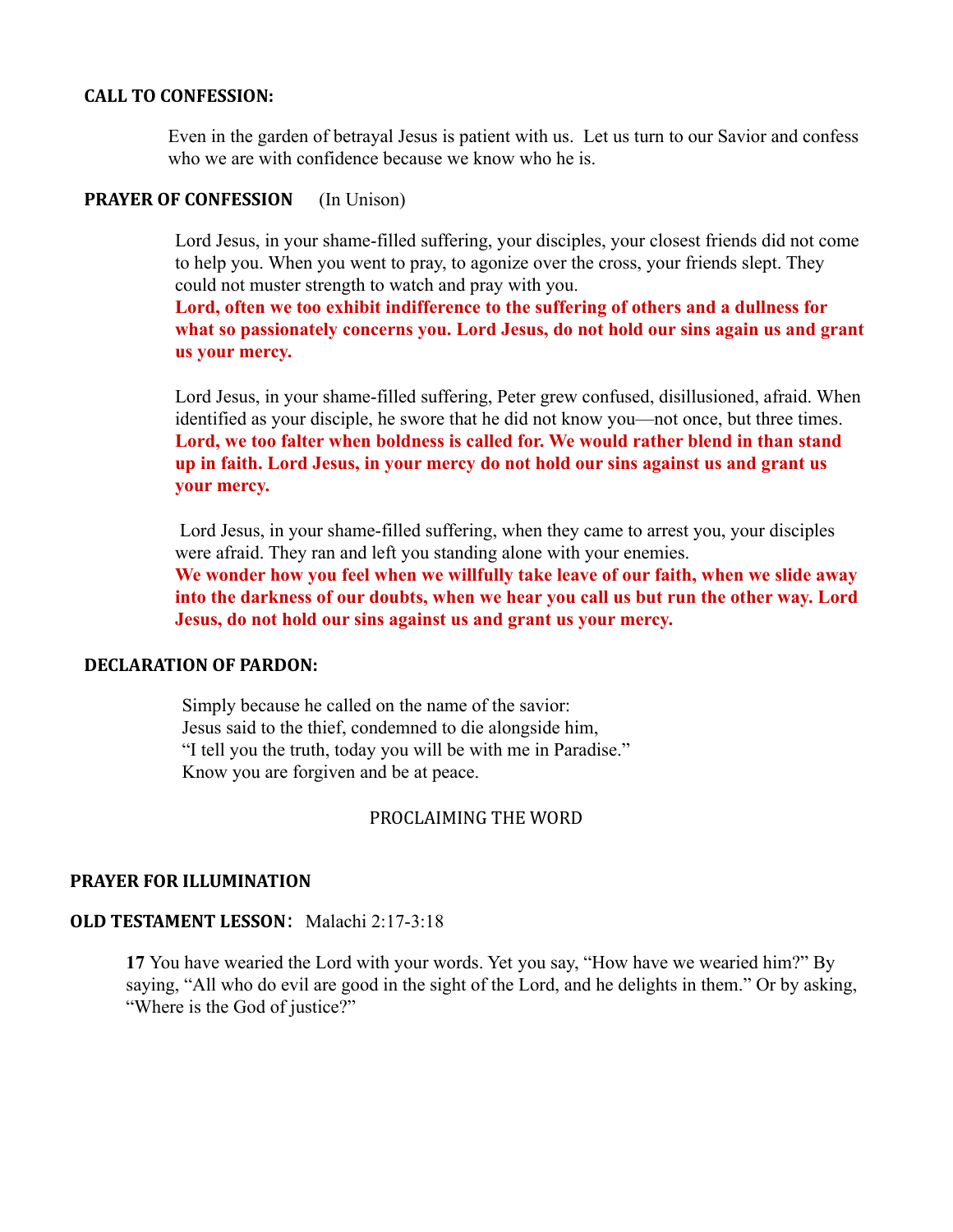# **The Coming Messenger**

**3** See, I am sending my messenger to prepare the way before me, and the Lord whom you seek will suddenly come to his temple. The messenger of the covenant in whom you delight—indeed, he is coming, says the Lord of hosts. **2** But who can endure the day of his coming, and who can stand when he appears?

For he is like a refiner's fire and like fullers' soap; **3** he will sit as a refiner and purifier of silver, and he will purify the descendants of Levi and refine them like gold and silver, until they present offerings to the Lord in righteousness. **4** Then the offering of Judah and Jerusalem will be pleasing to the Lord as in the days of old and as in former years.

**5** Then I will draw near to you for judgment; I will be swift to bear witness against the sorcerers, against the adulterers, against those who swear falsely, against those who oppress the hired workers in their wages, the widow and the orphan, against those who thrust aside the alien, and do not fear me, says the Lord of hosts.

**6** For I the Lord do not change; therefore you, O children of Jacob, have not perished. **7** Ever since the days of your ancestors you have turned aside from my statutes and have not kept them. Return to me, and I will return to you, says the Lord of hosts. But you say, "How shall we return?"

# **Do Not Rob God**

**8** Will anyone rob God? Yet you are robbing me! But you say, "How are we robbing you?" In your tithes and offerings! **9** You are cursed with a curse, for you are robbing me—the whole nation of you! **10** Bring the full tithe into the storehouse, so that there may be food in my house, and thus put me to the test, says the Lord of hosts; see if I will not open the windows of heaven for you and pour down for you an overflowing blessing. **11** I will rebuke the locust for you, so that it will not destroy the produce of your soil; and your vine in the field shall not be barren, says the Lord of hosts. **12** Then all nations will count you happy, for you will be a land of delight, says the Lord of hosts.

**13** You have spoken harsh words against me, says the Lord. Yet you say, "How have we spoken against you?" **14** You have said, "It is vain to serve God. What do we profit by keeping his command or by going about as mourners before the Lord of hosts? **15** Now we count the arrogant happy; evildoers not only prosper, but when they put God to the test they escape."

**16** Then those who revered the Lord spoke with one another. The Lord took note and listened, and a book of remembrance was written before him of those who revered the Lord and thought on his name. **17** They shall be mine, says the Lord of hosts, my special possession on the day when I act, and I will spare them as parents spare their children who serve them. **18** Then once more you shall see the difference between the righteous and the wicked, between one who serves God and one who does not serve him.

**ANTHEM** What Wondrous Love is This - Julie Hussar and Peggy Fowler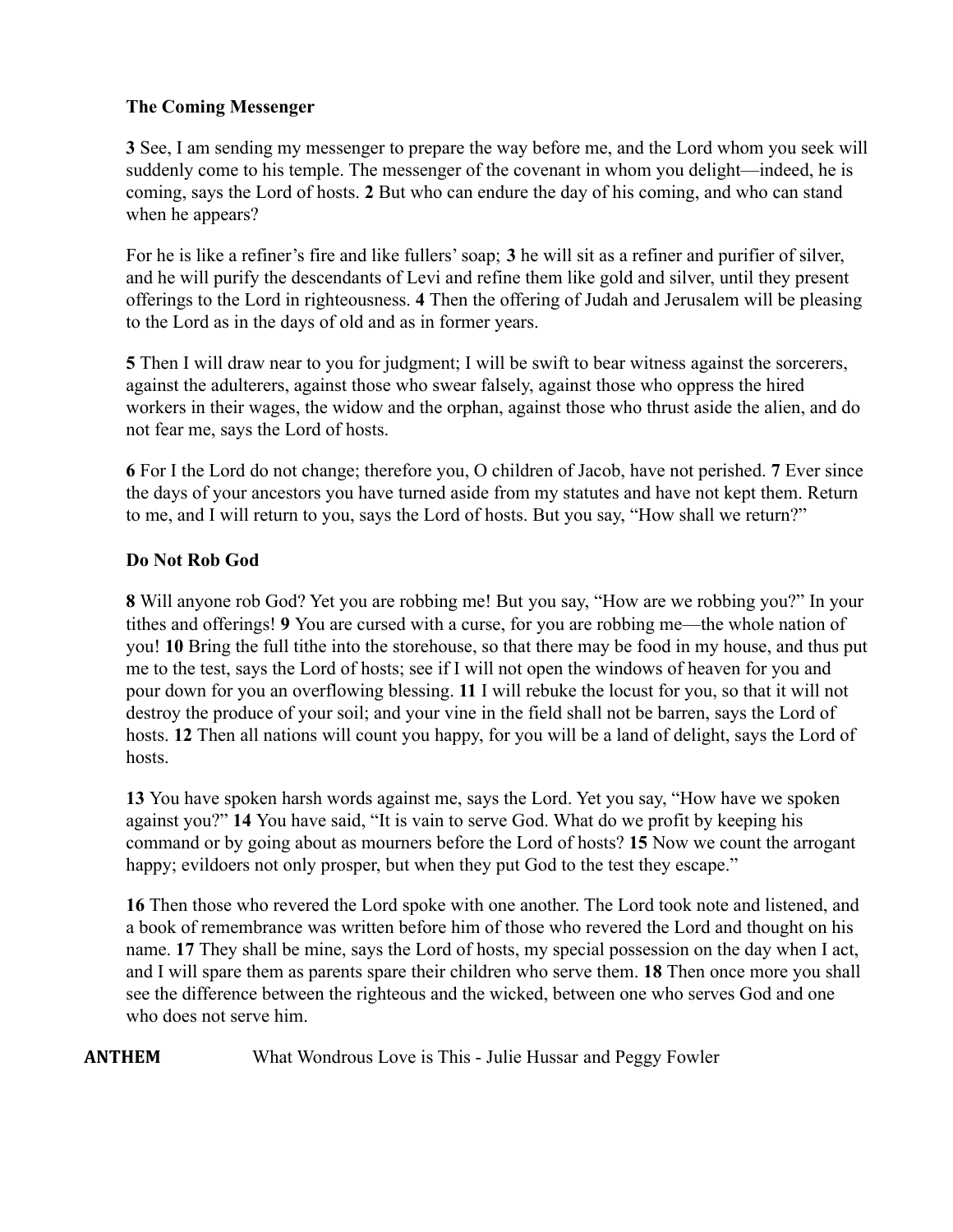#### **NEW TESTAMENT LESSON:** Luke 15:11-24

**11** Then Jesus said, "There was a man who had two sons. **12** The younger of them said to his father, 'Father, give me the share of the property that will belong to me.' So he divided his property between them. **13** A few days later the younger son gathered all he had and traveled to a distant country, and there he squandered his property in dissolute living. **14** When he had spent everything, a severe famine took place throughout that country, and he began to be in need. **15** So he went and hired himself out to one of the citizens of that country, who sent him to his fields to feed the pigs. **16** He would gladly have filled himself with the pods that the pigs were eating; and no one gave him anything. **17** But when he came to himself he said, 'How many of my father's hired hands have bread enough and to spare, but here I am dying of hunger! **18** I will get up and go to my father, and I will say to him, "Father, I have sinned against heaven and before you; **19** I am no longer worthy to be called your son; treat me like one of your hired hands."' **20** So he set off and went to his father. But while he was still far off, his father saw him and was filled with compassion; he ran and put his arms around him and kissed him. **21** Then the son said to him, 'Father, I have sinned against heaven and before you; I am no longer worthy to be called your son.' **22** But the father said to his slaves, 'Quickly, bring out a robe—the best one—and put it on him; put a ring on his finger and sandals on his feet. **23** And get the fatted calf and kill it, and let us eat and celebrate; **24** for this son of mine was dead and is alive again; he was lost and is found!'And they began to celebrate.

**SERMON** A Scroll of Remembrance

#### RESPONDING TO THE WORD

# **A MOMENT FOR REFLECTION**

**Have you ever robbed God? What do you think God thought about it?**

**What would it mean to you to hear the Father welcome you home?**

# **WITNESS TO GOD'S GOODNESS** And the state of the state of the state of the state of the state of the state of the state of the state of the state of the state of the state of the state of the state of the state of the stat

# BEARING THE WORD OUT INTO THE WORLD

#### **OFFERING**

Scripture says, "Every good and perfect gift is from above." But what does that really mean? It means we can only give credit to God for things like wisdom, patience, and unfailing love. What are we to give back in response? We are asked to use these gifts for the good of the world around us. Lord, we offer these things to you now.

*(If you would like a written prayer request included in our prayers today, please indicate that and an usher will collect them) (Financial Offerings can be placed in dropbox located in the New Narthex)*